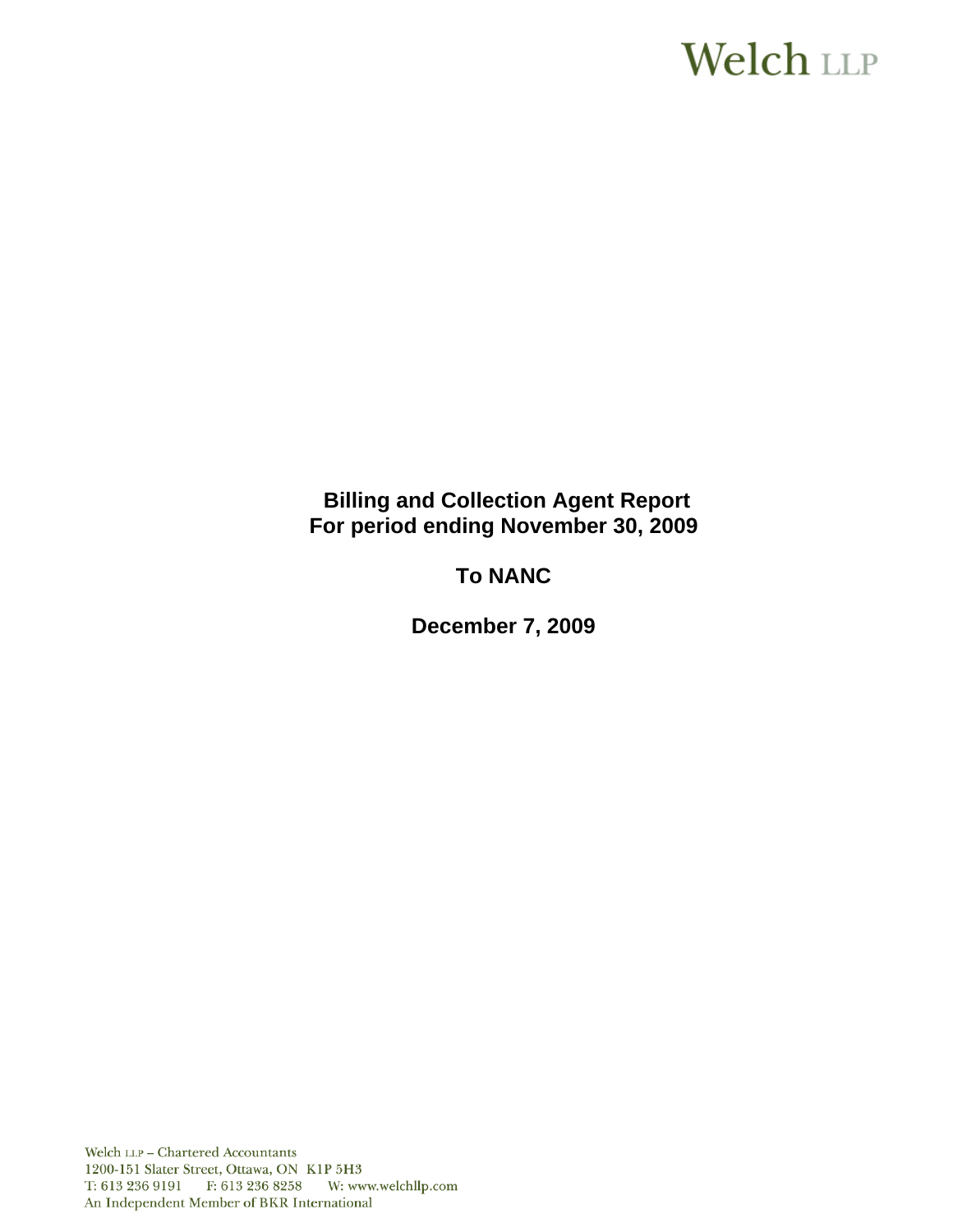## **NANPA FUND STATEMENT OF FINANCIAL POSITION NOVEMBER 30, 2009**

| <b>Assets</b><br>Cash Balance in bank account                                    |               | \$<br>3,462,857 |
|----------------------------------------------------------------------------------|---------------|-----------------|
| Receivable from US Carriers<br>Receivable from Canada                            | 234,085       |                 |
| Receivable from Caribbean countries                                              | 2,410         |                 |
| Receivables forwarded to FCC for collection (Over 90 days)                       | 294,872       |                 |
| Allowance for uncollectible accounts                                             | (345,000)     | 186,367         |
| Prepaid maintenance contract                                                     |               | 3,708           |
| <b>Total assets</b>                                                              |               | 3,652,932       |
| Less: Accrued liabilities (see below for makeup)                                 |               | (706,646)       |
| <b>Fund balance</b>                                                              |               | \$<br>2,946,286 |
| <b>Makeup of Accrued Liabilities</b> (see following page for additional details) |               |                 |
| <b>Welch LLP</b>                                                                 | 37,741        |                 |
| <b>NEUSTAR Pooling 1K Block Pooling Expenses</b>                                 | 376,996       |                 |
| <b>NEUSTAR Admin Expenses</b>                                                    | 245,313       |                 |
| Data Collection Agent - USAC                                                     | 12,596        |                 |
| <b>External Fund audit</b>                                                       | 34,000        |                 |
|                                                                                  | \$<br>706.646 |                 |

**\*\*\*\*\*\*\*\*\*\*\*\*\*\*\*\*\*\*\*\*\*\*\*\*\*\*\*\*\*\*\*\*\*\*\*\*\*\*\*\*\*\*\*\*\*\*\*\*\*\*\*\*\*\*\*\*\*\*\*\*\*\*\*\*\*\*\*\*\*\*\*\*\*\*\*\*\***

### **Other items of note**

The external financial audit fieldwork started on November 16, 2009. The audit was conducted by Ernst & Young LLP.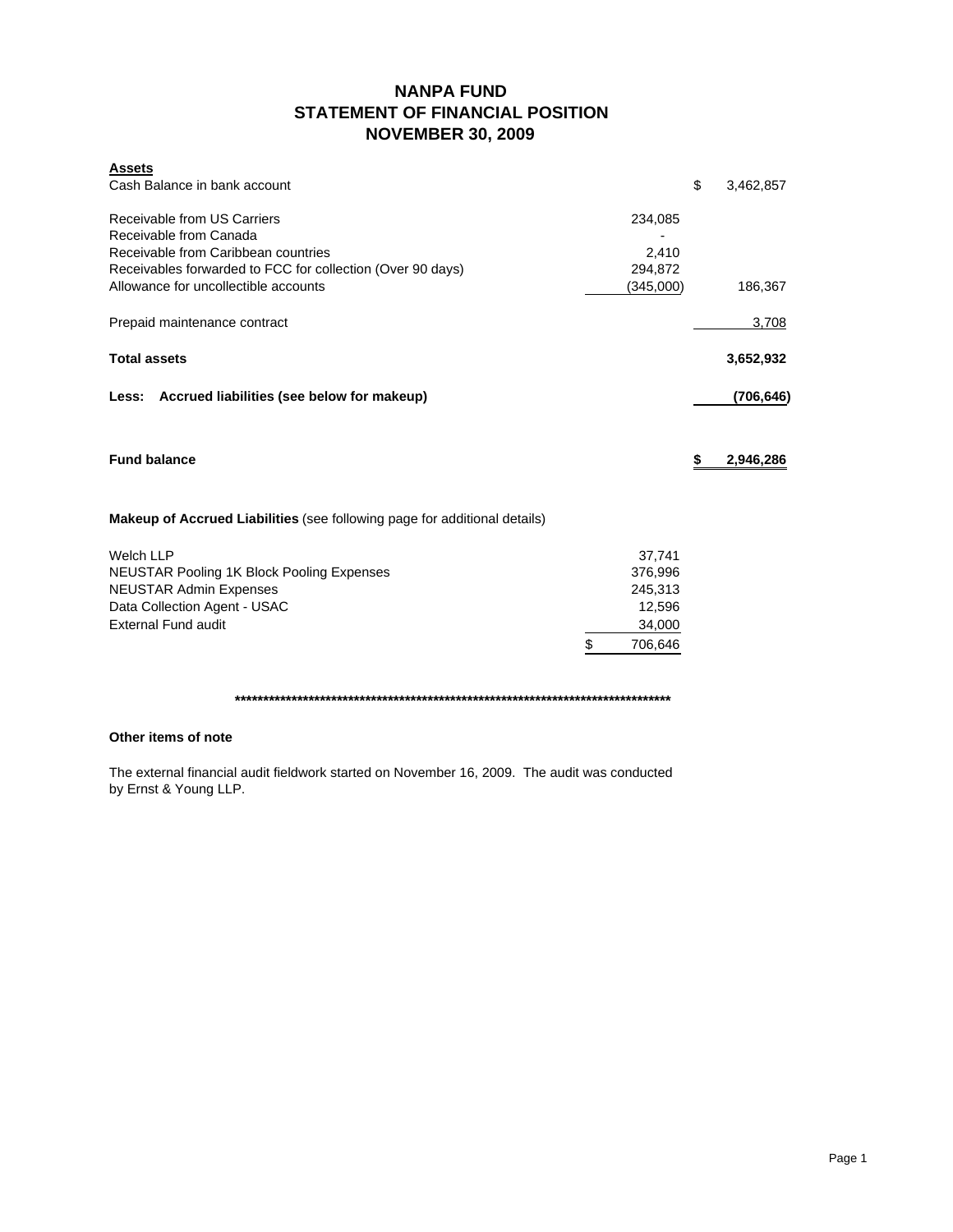#### **NANPA FUND FORECASTED STATEMENT OF CHANGES IN FUND BALANCEJULY 2009 TO JUNE 2010**

|                                                                     |            | <b>Actual</b>                     |                                   | <b>Budgeted</b>                  |                                   |                                   |                                   |                                   |                                 |                                 |                               | Variance between              |                               |                              |                    |                                                |
|---------------------------------------------------------------------|------------|-----------------------------------|-----------------------------------|----------------------------------|-----------------------------------|-----------------------------------|-----------------------------------|-----------------------------------|---------------------------------|---------------------------------|-------------------------------|-------------------------------|-------------------------------|------------------------------|--------------------|------------------------------------------------|
|                                                                     |            | <b>Jul-09</b>                     | Aug-09                            | Sep-09                           | Oct-09                            | <b>Nov-09</b>                     | Dec-09                            | <b>Jan-10</b>                     | Feb-10                          | Mar-10                          | Apr-10                        | $May-10$                      | <b>Jun-10</b>                 | <b>Total</b>                 | <b>Budget</b>      | forecasted balance at<br>June 30/10 and budget |
| Revenue<br><b>International Contributions</b>                       |            |                                   |                                   |                                  |                                   |                                   |                                   |                                   |                                 |                                 |                               |                               |                               |                              |                    |                                                |
| Canada<br>Caribbean countries                                       | (1)<br>(1) | 11,828<br>14,467                  | 5,912<br>$\sim$                   | 5,912<br>$\sim$                  | 5,912<br>$\sim$                   | 5,912<br>$\sim$                   | 5,912<br>$\sim$                   | 5,912<br>$\sim$                   | 5,912<br>$\sim$                 | 5,912<br>$\sim$                 | 5,912<br>$\sim$               | 5,912<br>$\sim$               | $\sim$                        | 70,948<br>14,467             | 70,948<br>14,467   |                                                |
| <b>Total International Contributions</b>                            |            | 26,295                            | 5,912                             | 5,912                            | 5,912                             | 5,912                             | 5,912                             | 5,912                             | 5,912                           | 5,912                           | 5,912                         | 5,912                         |                               | 85,415                       | 85,415             |                                                |
| Domestic Contributions - US carriers                                | (1)        | 1,524,170                         | 151,995                           | 105,690                          | 108,557                           | 104,682                           | 108,738                           | 108,738                           | 108,738                         | 108,738                         | 108,738                       | 108,738                       |                               | 2,647,522                    | 2,487,497          | 160,025                                        |
| Late filing fees for Form 499A                                      | (2)        | 4,550                             | $\sim$                            | 1,800)                           | 1,700                             | 3,400                             |                                   |                                   |                                 |                                 |                               |                               | 115,000                       | 106,950                      | 115,000 (          | 8,050                                          |
| Interest income                                                     | (3)        | 163                               | 246                               | 1,161                            | 1,417                             | 1,410                             | 167                               | 167                               | 167                             | 167                             | 167                           | 167                           | 167                           | 5,566                        | 2,000              | 3,566                                          |
| Total revenue                                                       |            | 1,546,078                         | 158,153                           | 110,963                          | 117,586                           | 108,604                           | 114,817                           | 114,817                           | 114,817                         | 114,817                         | 114,817                       | 114,817                       | 115,167                       | 2,845,453                    | 2,689,912          | 155,541                                        |
| Expenses<br><b>NANPA Administration</b>                             | (4), (8)   | 122,883                           | 122,309                           | 131,876                          | 177,304                           | 122,743                           | 123,300                           | 131,833                           | 131,833                         | 131,833                         | 131,833                       | 131,833                       | 131,833                       | 1,591,413                    | 1,475,600          | 115,813                                        |
| 1K Block Pooling Administration                                     | (4), (7)   | 189,373                           | 200,156                           | 215,254                          | 188,498                           | 188,498                           | 188,498                           | 188,498                           | 188,498                         | 188,498                         | 188,498                       | 188,498                       | 188,498                       | 2,301,265                    | 2,263,289          | 37,976                                         |
| pANI                                                                | (9)        |                                   |                                   | $\overline{\phantom{a}}$         | $\overline{\phantom{a}}$          | $\sim$                            | 100,002                           | 16,667                            | 16,667                          | 16,666                          | 16,666                        | 16,666                        | 16,666                        | 200,000                      | 200,000            |                                                |
| <b>Billing and Collection</b><br>Welch LLP<br>Data Collection Agent | (4)<br>(5) | 19,900<br>4,183                   | 19,900<br>9,456                   | 19,900<br>6,532                  | 19,900<br>3,915                   | 19,900<br>4,231                   | 19,900<br>4,450                   | 19,900<br>4,450                   | 19,900<br>4,450                 | 19,900<br>4,450                 | 19,900<br>4,450               | 19,900<br>4,450               | 19,900<br>4,450               | 238,800<br>59,467            | 238,800<br>53,400  | 6,067                                          |
| <b>Annual Operations Audit</b>                                      | (6)        | $\overline{\phantom{a}}$          |                                   | 34,000                           | $\sim$                            | $\overline{a}$                    | $\sim$                            |                                   | $\sim$                          | $\sim$                          | $\sim$                        |                               |                               | 34,000                       | 34,000             |                                                |
| <b>Carrier Audits</b>                                               | (10)       |                                   |                                   |                                  |                                   |                                   |                                   |                                   | 700,000                         |                                 |                               |                               |                               | 700,000                      | 700,000            |                                                |
| Bad debt expense                                                    | (11)       | 27,606                            |                                   | 37,216                           | $\overline{\phantom{a}}$          | 2,416                             |                                   |                                   |                                 |                                 |                               |                               |                               | 67,238                       |                    | 67,238                                         |
| <b>Total expenses</b>                                               |            | 363,945                           | 351,821                           | 444,778                          | 389,617                           | 337,788                           | 436,150                           | 361,348                           | 1,061,348                       | 361,347                         | 361,347                       | 361,347                       | 361,347                       | 5,192,183                    | 4,965,089          | 227,094                                        |
| Net revenue (expenses)                                              |            | 1,182,133                         | 193,668)                          | 333,815)                         | 272,031)                          | 229,184)                          | 321,333)                          | 246,531) (                        | 946,531) (                      | 246,530)                        | 246,530)                      | 246,530)                      | $246,180$ )                   | $2,346,730$ (                | $2,275,177$ ) (    | 71,553)                                        |
| <b>Opening fund balance</b>                                         |            | 2,792,851                         | 3,974,984                         | 3,781,316                        | 3,447,501                         | 3,175,470                         | 2,946,286                         | 2,624,953                         | 2,378,422                       | 1,431,891                       | 1,185,361                     | 938,831                       | 692,301                       | 2,792,851                    | 1,775,177          | 17,674                                         |
| <b>Closing fund balance</b>                                         |            | 3,974,984                         | 3,781,316                         | 3,447,501                        | 3,175,470                         | 2,946,286                         | 2,624,953                         | 2,378,422                         | 1,431,891                       | 1,185,361                       | 938,831                       | 692,301                       | 446,121                       | $446,121 -$                  | 500,000            | 53,879                                         |
| Fund balance makeup:<br>Contingency<br>Surplus                      |            | 500,000<br>3,474,984<br>3.974.984 | 500,000<br>3,281,316<br>3.781.316 | 500,000<br>2,947,50<br>3.447.501 | 500,000<br>2,675,470<br>3.175.470 | 500,000<br>2,446,286<br>2.946.286 | 500,000<br>2,124,953<br>2.624.953 | 500,000<br>1,878,422<br>2.378.422 | 500,000<br>931,891<br>1.431.891 | 500,000<br>685,361<br>1.185.361 | 500,000<br>438,83'<br>938.831 | 500,000<br>192,301<br>692.301 | 500,000<br>53,879)<br>446.121 | 500,000<br>53,879<br>446.121 | 500,000<br>500.000 |                                                |
|                                                                     |            |                                   |                                   |                                  |                                   |                                   |                                   |                                   |                                 |                                 |                               |                               |                               |                              |                    |                                                |

#### **Assumptions:**

**(1)** The US carrier contributions for the period from July 2009 to June 2010 and the International carrier revenue is based upon actual billings.

**(2)** These fees represent the \$100 late filing fee charged to those companies that do not file the Form 499A by the due date.

**(3)** Interest income projections are estimates

**(4)** The expenses for the NANPA Administration, 1K Block Pooling and Welch LLP are based on contracts in force. The contract with Welch LLP expires September 30, 2009. A six month extension until March 31, 2010 under the same terms has been

exercised. The expense for B&C Agent for April 2010 to June 2010 is based on the current contract.

**(5)** The expense for the Data Collection Agent is based on estimate of costs by USAC for the 2009 calendar year.

**(6)** The contract for the annual operations audit has been awarded to Ernst & Young. The cost will be \$34,000.

**(7)** The November forecasted amount includes the forecasted monthly billing of \$188,498.

**(8)** The November forecasted amount includes the forecasted monthly billing of \$123,300.

**(9)** Interim p-ANNI administration is now covered under the new Pooling contract. \$200,000 has been allowed for the cost of permanent pANI in 2009/10. No change order has been issued.

**(10)** The budget allowed \$700,000 for carrier audits.

**(11)** The allowance covers all accounts considered potentially uncollectible at November 30, 2009. This will be covered by the contingency allowance.

#### **Reconciliation of Forecast at June 30, 2010 to Budget**

| Budgeted fund balance at June 30/10 - contingency                              | 500,000    |
|--------------------------------------------------------------------------------|------------|
|                                                                                |            |
|                                                                                |            |
| Increase in fund balance between budget period (March 2009) and June 2009      | 17,674     |
| Additional billings over estimate from budget                                  | 160,025    |
| Late filing fees (reversal) for Form 499A - 2009                               | (8,050)    |
| Additional interest earned to date compared to budget                          | 3.566      |
| NANP Admin - difference between budget and actual contact awarded after budget |            |
| period                                                                         | (115, 813) |
|                                                                                |            |
| NANP - change orders                                                           |            |
| Data Collection fees - Adjustment to actual from budget                        | (6,067)    |
| Bad debts not budgeted for                                                     | (67, 238)  |
| Pooling change orders                                                          | (37.976)   |
|                                                                                |            |
|                                                                                |            |
| Fund balance at June 30/09                                                     | 446.121    |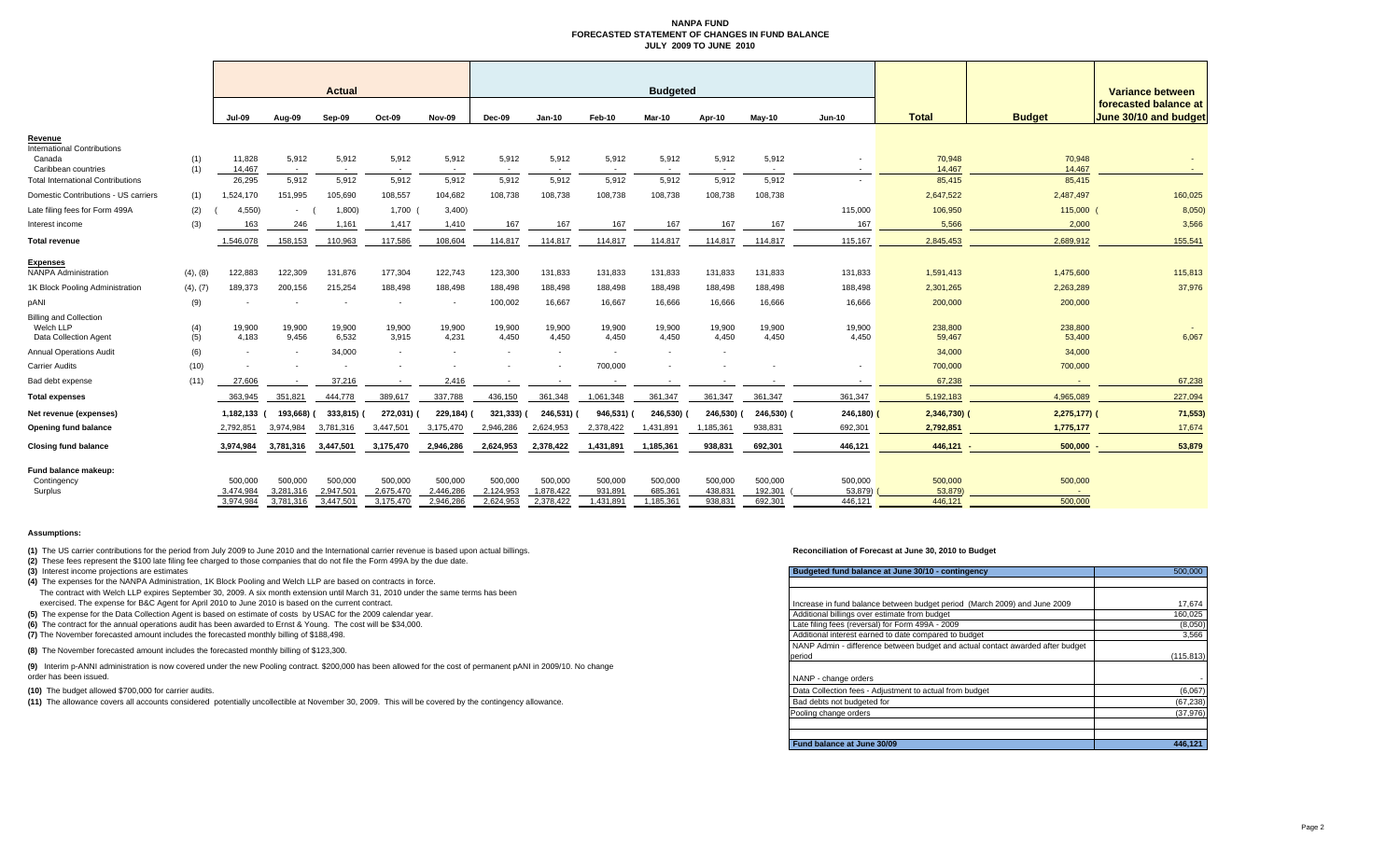### **NANPA FUND FORECASTED STATEMENT OF CHANGES IN FUND BALANCE JULY 2010 TO SEPTEMBER 2010**

|                                                                                   |                      | <b>Projection</b>    |                      |                      |                      |  |
|-----------------------------------------------------------------------------------|----------------------|----------------------|----------------------|----------------------|----------------------|--|
|                                                                                   | <b>Jul-10</b>        | Aug-10               | Sep-10               | Oct-10               | <b>Nov-10</b>        |  |
| <b>Projected Revenue</b><br><b>International Contributions</b>                    |                      |                      |                      |                      |                      |  |
| (1)<br>Canada<br>Caribbean countries<br>(1)                                       | 5,912<br>14,467      | 5,912                | 5,912                | 5,912                | 5,912                |  |
| <b>Total International Contributions</b>                                          | 20,379               | 5.912                | 5.912                | 5.912                | 5.912                |  |
| Domestic Contributions - US carriers<br>(1)                                       | 2,730,174            | 113,064              | 113,064              | 113.064              | 113,064              |  |
| (2)<br>Late filing fees for Form 499A                                             |                      |                      |                      |                      |                      |  |
| Interest income<br>(3)                                                            | 500                  | 500                  | 500                  | 500                  | 500                  |  |
| Total projected revenue                                                           | 2,751,053            | 119,476              | 119,476              | 119,476              | 119,476              |  |
| <b>Projected Expenses</b>                                                         |                      |                      |                      |                      |                      |  |
| <b>NANPA Administration</b><br>(4)                                                | 131.000              | 131,000              | 131,000              | 131,000              | 131,000              |  |
| (5)<br>1K Block Pooling Administration                                            | 188,498              | 186,932              | 185,365              | 185,365              | 185,365              |  |
| pANI<br>(6)                                                                       | 16,666               | 16,666               | 16,666               | 16,666               | 16,666               |  |
| <b>Billing and Collection</b><br>Welch LLP<br>(7)<br>Data Collection Agent<br>(8) | 19,900<br>4.450      | 19,900<br>4.450      | 19,900<br>4.450      | 19.900<br>4.450      | 19,900<br>4,450      |  |
| <b>Annual Operations Audit</b><br>(9)                                             |                      |                      |                      |                      |                      |  |
| <b>Carrier Audits</b><br>(10)                                                     |                      |                      |                      |                      |                      |  |
| Bad debt expense (recovery)<br>(11)                                               |                      |                      |                      |                      |                      |  |
| <b>Total projected expenses</b>                                                   | 360,514              | 358,948              | 357,381              | 357,381              | 357,381              |  |
| Projected Net revenue (expenses)                                                  | 2,390,539            | 239,472) (           | 237,905) (           | 237,905) (           | 237,905)             |  |
| <b>Projected Opening fund balance</b>                                             | 446,121              | 2,836,660            | 2,597,188            | 2,359,283            | 2,121,378            |  |
| <b>Projected Closing fund balance</b>                                             | 2,836,660            | 2,597,188            | 2,359,283            | 2,121,378            | 1,883,473            |  |
| Projected Fund balance makeup:<br>Contingency<br>Surplus                          | 500,000<br>2,336,660 | 500,000<br>2,097,188 | 500,000<br>1,859,283 | 500,000<br>1,621,378 | 500,000<br>1,383,473 |  |
|                                                                                   | 2,836,660            | 2,597,188            | 2,359,283            | 2,121,378            | 1,883,473            |  |

**Assumptions:**

**(1)** The contributions for July 2010 - November 2010 are estimated based on billings for 2009/10.

**(2)** These fees represent the \$100 late filing fee charged to those companies that do not file the Form 499A by the due date.

**(3)** Interest income projections are estimates

**(4)** The cost of NANPA Administration is based on contract in force until December 8, 2010. **(5)** The expense for the 1K Block Pooling is based on the contract in force.

**(6)** Interim p-ANNI administration is now covered under the new Pooling contract. \$200,000 has been allowed for the cost of permanent pANI in 2009/10. No change order has been issued.

**(7)** The cost of B&C Agent is based on the cost of the expired Welch LLP contract.

**(8)** The expense for the Data Collection Agent is based on estimate of costs by USAC for the 2009 calendar year.<br>**(9)** The cost of the annual operations audit is based on the cost of the prior year's audit.<br>**(10)** The bu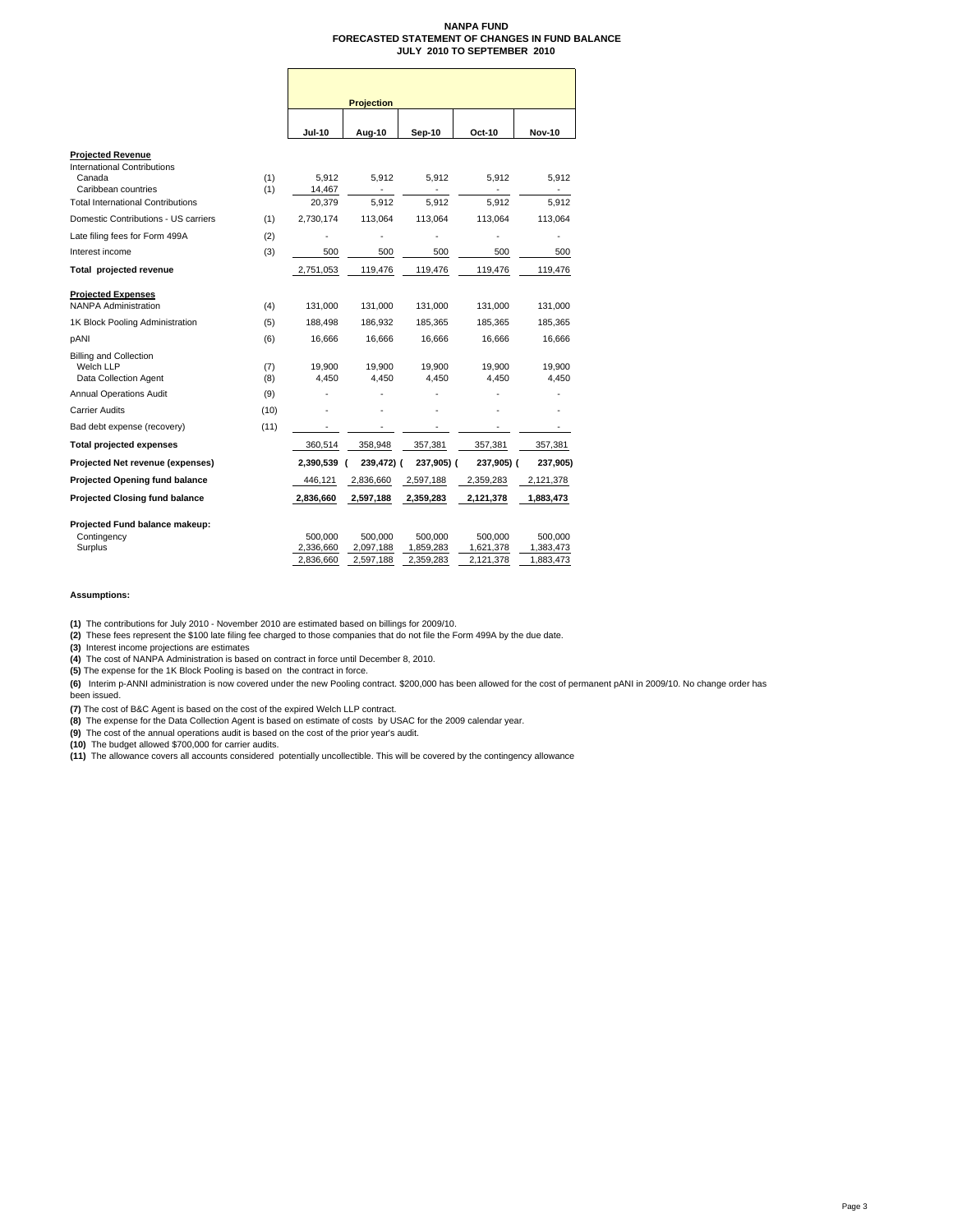### **NANPA FUNDCURRENT AND FORECASTED LIABILITIES**

|                                                                                                                                                                   |                                           | Current |         |         |           |               |         |         |               |
|-------------------------------------------------------------------------------------------------------------------------------------------------------------------|-------------------------------------------|---------|---------|---------|-----------|---------------|---------|---------|---------------|
|                                                                                                                                                                   |                                           | Nov-09  | Dec-09  | Jan-10  | Feb-10    | <b>Mar-10</b> | Apr-10  | May-10  | <b>Jun-10</b> |
| <b>NEUSTAR - NANPA Administration contract</b><br>- Authorization by the FCC has not been received for payment                                                    |                                           | 245,313 | 123,300 | 131,833 | 131,833   | 131,833       | 131,833 | 131,833 | 131,833       |
| October 2009<br>November 2009                                                                                                                                     | 122,570<br>\$<br>122,743<br>245,313<br>\$ |         |         |         |           |               |         |         |               |
| <b>NEUSTAR - Block Pooling contract</b><br>- Authorization by the FCC has not been received for payment<br>October 2009<br>November 2009                          | \$<br>188,498<br>188,498<br>376,996       | 376,996 | 188,498 | 188,498 | 188,498   | 188,498       | 188,498 | 188,498 | 188,498       |
| Welch LLP - Billing & Collection Agent<br>- Authorization by the FCC has not been received for payment<br>October 2009<br>November 2009                           | \$<br>17,841<br>19,900<br>37,741<br>\$.   | 37,741  | 19,900  | 19,900  | 19,900    | 19,900        | 19,900  | 19,900  | 19,900        |
| <b>USAC - Data Collection Agent</b><br>- Authorization by the FCC has not been received for payment<br>September 2009<br>October 2009<br>November 2009 (estimate) | 3,915<br>4,231<br>4,450<br>12,596         | 12,596  | 4,450   | 4,450   | 4,450     | 4,450         | 4,450   | 4,450   | 4,450         |
| <b>Carrier audits</b>                                                                                                                                             |                                           |         |         |         | 700,000   |               |         |         |               |
| Ernst & Young LLP- Annual operations audit<br>Accrual for 2008/09 audit fee based on RFP quote                                                                    | 34,000                                    | 34,000  |         |         |           |               |         |         |               |
| <b>NEUSTAR - pANI administration</b>                                                                                                                              | \$<br>$\sim$                              |         | 100,002 | 16,667  | 16,667    | 16,666        | 16,666  | 16,666  | 16,666        |
| Total                                                                                                                                                             |                                           | 706,646 | 436,150 | 361,348 | 1,061,348 | 361,347       | 361,347 | 361,347 | 361,347       |